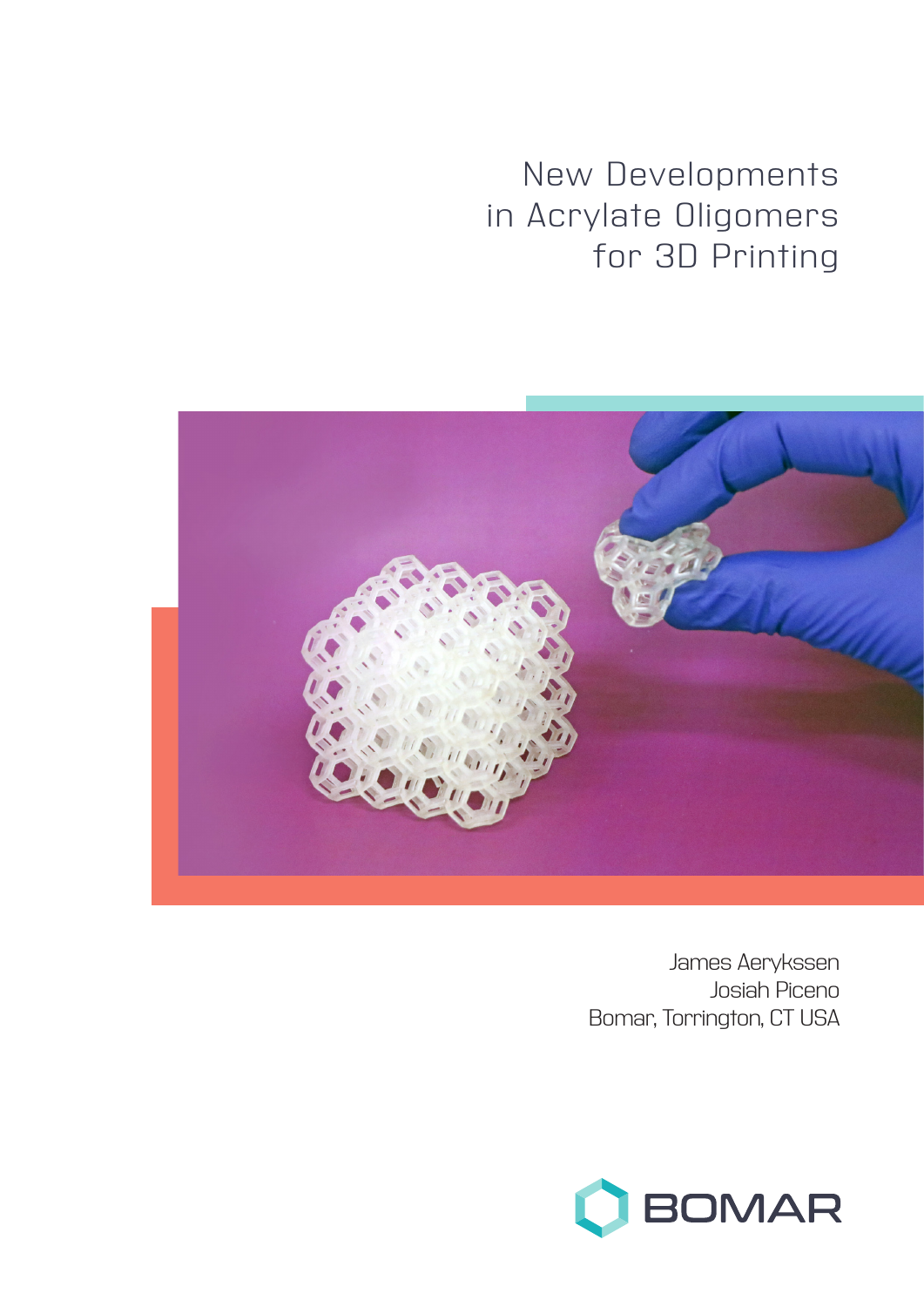## Abstract

The present work addresses a strong market demand for the next generation of oligomers for use in 3D printing, rapid manufacturing applications. Printing relatively flexible parts is often challenging for printers that require moving of the parts in x or y direction. Printability versus quick modulus increase during light curing will be discussed. Benefits of new oligomers are investigated in free-radical-curing acrylate formulations and free-radical/cationic curing acrylate/epoxy hybrid formulations. Mechanical and thermal properties of the formulations will be revealed.

## Introduction

The expansion of 3D printing into rapid manufacturing applications has been coupled with an increased demand for materials with a wide variety of physical properties. Rigid materials, with high tensile strength and low elongation, are readily available, but offerings of tough, flexible materials with high elongation are more limited. Aside from the technical challenges of developing these types of materials, another potential source driving this limitation is the challenge associated with printing flexible parts with certain types of 3D printers<sup>1</sup> When the printing process involves movement of parts or printer hardware in the x or y direction, as it does with some SLA or DLP type printers, forces are exerted on the part in situ that could cause an overly flexible part to move out of alignment, separate from the build platform, or even break resulting in poor resolution and failed prints. Thus, in the development of new materials for 3D printing, especially flexible ones, it becomes important to evaluate how well the material can withstand these types of forces.

**Figure 1.** Stereolithography (SLA) 3D Printer



This work, then, had two major goals. The first was to evaluate the mechanical properties of newly developed (meth)acrylate oligomers that have the potential to meet the demand for tough, flexible 3D printing materials. This evaluation included a comparison to materials currently on the market that are advertised as being tough or flexible. The second goal was to identify a method that would allow for an evaluation of the oligomers' ability to resist the forces that act upon parts during the printing process. This resistance, in turn, relates to printability or the probability of having a successful printing outcome. For this latter goal, both relative rate of (meth)acrylate conversion and the change in the material's complex modulus during cure were examined. These methods were used to evaluate how quickly the material's green state properties were reached and whether those properties would meet a minimum threshold required to survive the printing process.

# **Experimental**

For this work, four urethane (meth)acrylate oligomers (UAO) of varying structures were synthesized to explore their suitability for use in 3D printing formulations, especially those designed to generate flexible shapes or parts. The oligomers were synthesized in 35-40% reactive diluent to produce a preformulated resin mixture and then further formulated into the model 3D printing formula found in Table 1. Three commercially available (meth)acrylate based 3D printing resins (CR) were also examined for comparative purposes and were used as received. The viscosity of all resin formulations was measured using a Brookfield CAP2000+ viscometer at 25 C.

| Table 1. Model 3D Printing Formulas |  |
|-------------------------------------|--|
|-------------------------------------|--|

| <b>Component</b>         | W <sub>t</sub> % |
|--------------------------|------------------|
| <b>UAO</b>               | 55.0             |
| <b>Reactive Monomers</b> | 40.0             |
| Photoinitiator           | 3.0              |
| <b>Additives</b>         | 2.0              |

Test samples of UAO based formulations were cured using a broad spectrum Dymax 2000-EC Flood Lamp (Figure 2) for four minutes at an irradiance of 50 mW/cm2 as measured by a Dymax ACCU-CAL™ 50 Radiometer. Test samples of CR materials were prepared using a commercial SLA 3D printer with a reported 405 nm, 250 mW/cm2 laser followed by a post-cure under the same curing conditions as the UAO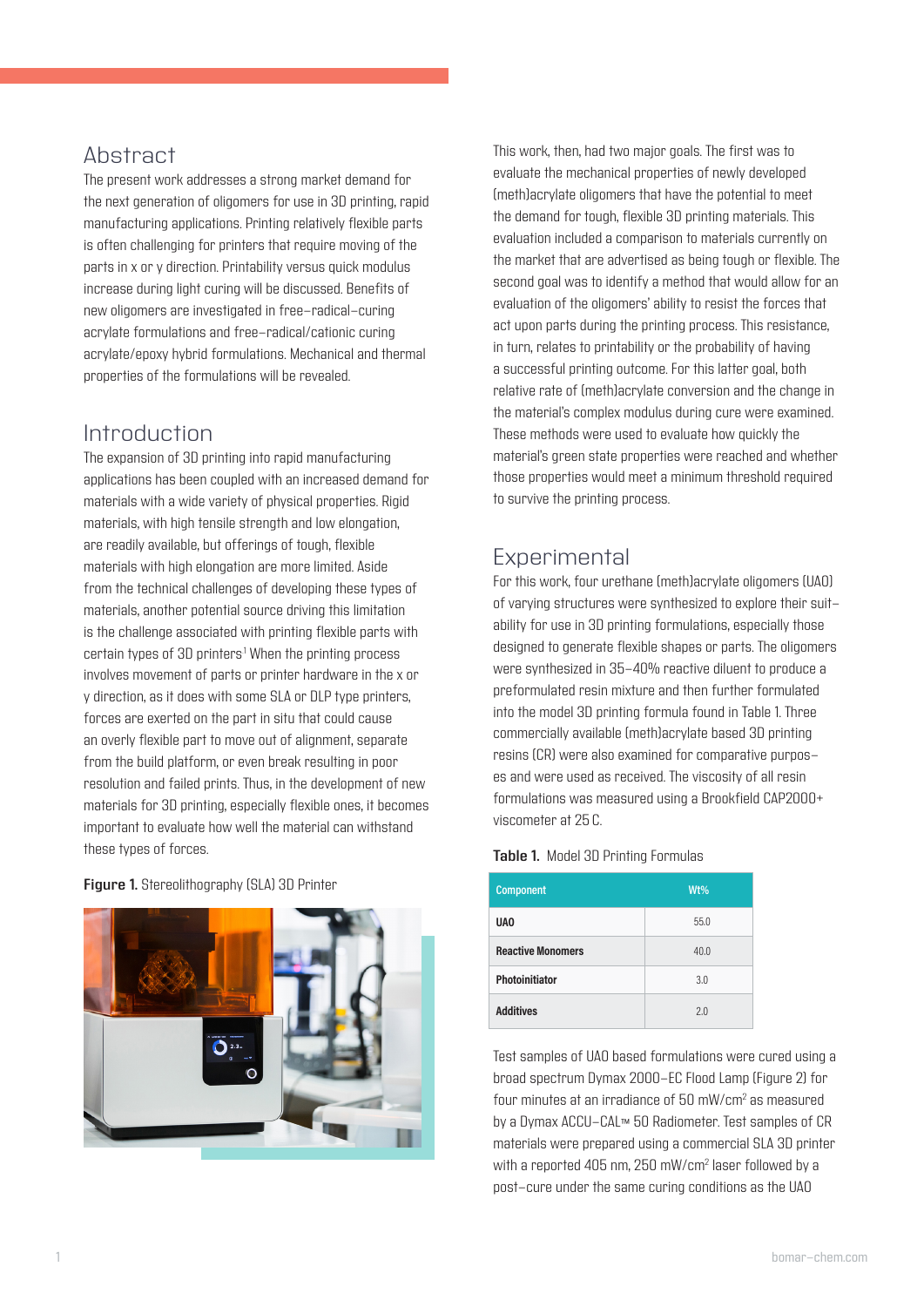based formulations. Tensile properties of all test samples were obtained using an Instron tensile tester according to ASTM D638.





Both the heat deflection temperature (HDT) and glass transition temperature (Tg-DMA) were assessed using DMA methods per ASTM D648 and ASTM E1640 respectively. Materials were tested using a Thermal Analysis DMA Q800 with dual cantilever geometry. For HDT determination, the instrument's Controlled Force test parameters were used to apply a constant stress of 0.445 MPa. The glass transition temperature was determined using the instrument's Multi-Frequency – Strain program. Samples were equilibrated at -80°C before increasing the temperature at a rate of 5°C/ min to a maximum temperature of 75°C for HDT and 110°C for Tg-DMA. For both tests, the results were analyzed by TA Universal Analysis software. The Tg-DMA reported is the peak of the tan δ curve.

The linear coefficient of thermal expansion (CTE) for each cured resin was measured via TMA according to ASTM E831 using a Thermal Analysis TMA Q400 set to an expansion program. While exposed to a constant force of 0.10N, samples were equilibrated at -60°C and then ramped to 250°C at a rate of 5°C/min. Data was analyzed by TA Universal Analysis software. The Tg-TMA was also measured at the point of inflection in the resulting dimensional expansion versus temperature curve.

The relative cure speed of the resins was measured using Fourier Transform Infrared Spectroscopy to determine the extent of (meth)acrylate conversion. Materials were cured at a depth of 1 mm using a 405 nm Dymax BlueWave® LED Flood Lamp with VisiCure® Emitter (Figure 3) at an irradiance of 250 m/cm<sup>2</sup> as measured by Dymax ACCU–CAL™ 50–LED

radiometer. Resins were exposed at 5 second intervals over a range of 15 seconds and the rate of decline of the (meth) acrylate peak at approximately 810 cm-1 per unit time was calculated.

### **Figure 3.** Dymax BlueWave LED Flood with VisiCure (405 nm) Emitter



The photo-rheological properties of each resin were tested using a Discovery HR-2 Hybrid Rheometer (DHR-2) using an 8mm parallel plate, UHP geometry. After allowing the instrument to equilibrate for 30 seconds, the samples were exposed to a 405 nm wavelength of light at an irradiance of 250 mW/cm2 using a BlueWave LED Flood Lamp with VisiCure Emitter (Figure 3) set at a distance of 1.0 mm from the sample. Exposure times varied between 15-45 seconds depending on the sample to ensure completion of cure. Measurements of complex modulus were obtained during cure and for an additional 15 minutes after the cessation of exposure. Complex modulus is the ratio of stress to strain under oscillatory or vibratory conditions.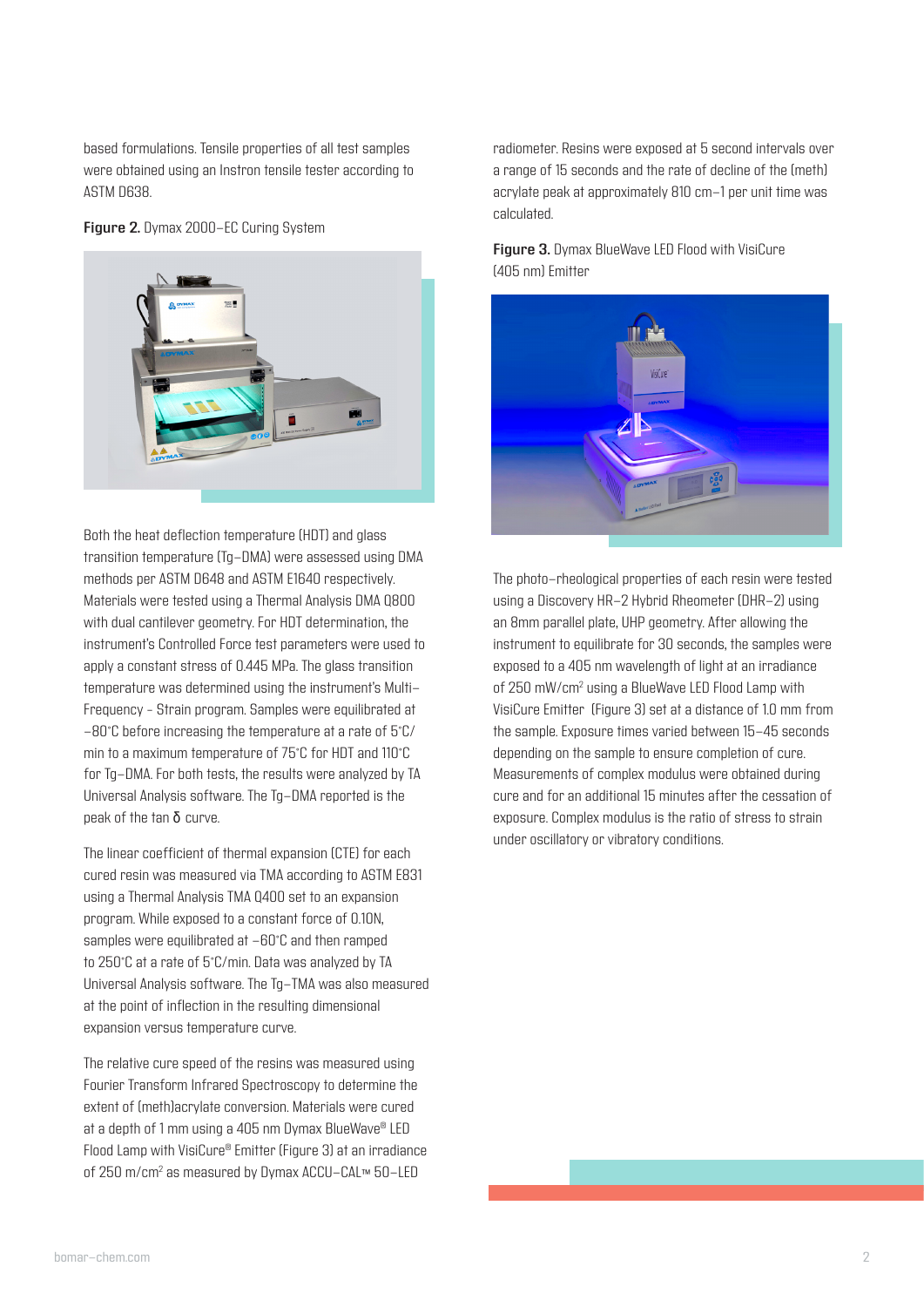# Results and Discussion

### UAO Characterization

The structures of most UAOs are commonly generalized as being comprised of three segments: the soft and hard segments, which together comprise the main polyurethane backbone, and the (meth)acrylate functional segment that end-caps the oligomer. In large part, the bulk properties exhibited by a UAO will depend on the particular structure, position, and relative concentrations of these segments within the final oligomer. $2$  Table 2 describes the four new UAO along these dimensions as well as reports the viscosity of the final formulation for each. The soft segment of each UAO is differentiated by type (SST) and by relative length (SSL). Broadly speaking, due to the presence of constraining intra-structural functional groups, the soft segments of Type 1 and Type 3 would tend to be more rigid than Type 2. The relative concentration of hard segments within each oligomer is depicted as the hard segment ratio (HSR). Lastly, the acrylate ratio (AR) represents the functional equivalent weight of (meth)acrylate groups for each oligomer with a further differentiation between acrylates (A) and methacrylates (M).

As would be expected from a soft and hard segment containing polyurethane backbone, the SSL is inversely related to the HSR with the shorter SSL oligomers having the highest relative concentration of hard segments and vice versa for longer lengths. Similarly expected is the proportionate relationship between the SSL and AR. As the SSL, and therefore overall oligomer size, increases, the oligomer mass per functional (meth)acrylate group correspondingly increases as well. A lower AR indicates a higher (meth)acrylate group density and should, therefore, result in a more tightly crosslinked final polymer after cure.

In terms of which of these structural elements effect the formulation viscosity, multiple variables are likely involved. UAO4 resulted in the highest formulation viscosity due to the higher degree hydrogen bonding between hard segments and the relatively constrained Type 3 soft segment. The formulation based on the UAO1 has a lower HSR than UAO4 but also has a longer Type 1 soft segment. Taken together, these properties of UAO1 resulted in a viscosity in between UAO4 and the two Type 2 oligomers, UAO2 and UAO3. Comparing UAO2 and UAO3, although UAO2 has a higher HSR, which would be expected to have more hydrogen bonding, the viscosity of these formulations appears to be more dependent on SSL with the larger UAO3 giving a slightly higher viscosity. This may be due to the higher potential for

chain stacking in UAO3's longer Type 2 soft segment that is not diluted as well by the reactive monomers in the model formula.

When compared to the viscosities of the CR materials it appears that the viscosity of all formulations should be suitable for printing with an SLA or DLP 3D printer. The measured viscosities of CR1, CR2, and CR3 were 1000, 2500, and 4500 cP respectively.

|             | <b>SST</b> | <b>SSL</b> | <b>HSR</b> | AR (Type) | Form.<br><b>Viscosity</b> |
|-------------|------------|------------|------------|-----------|---------------------------|
| <b>UA01</b> | Type 1     | Medium     | 1.6        | 1.8(A)    | 3000 cP                   |
| <b>UA02</b> | Type 2     | Medium     | 1.7        | 1.7(M)    | 2500 cP                   |
| <b>UA03</b> | Type 3     | High       | 1.0        | 2.0 (M)   | 2800 cP                   |
| <b>UA04</b> | Type 4     | Low        | 2.2        | 1.0(A)    | 3500 cP                   |

#### **Table 2.** UAO Characterization & Formulation Viscosity

### Tensile and Thermomechanical Properties

Table 3 provides the tensile properties of the four UAO and three CR materials. This data would reflect the final material properties when subjected to a post-curing step after the actual 3D printing process. As seen, with respect to % elongation all four UAOs are significantly superior to any of the CRs. The UAO with the lowest elongation, UAO4, has nearly four times the % elongation of CR3, the commercial resin with the highest % elongation. Coupled with this high elongation, the UAOs also have reasonably good tensile strength and modulus, a balance that is often difficult to achieve, illustrating their toughness characteristics.

#### **Table 3.** Tensile Properties

|                 | <b>Tensile Strength</b> | <b>Elongation</b> | <b>Young's Modulus</b> |
|-----------------|-------------------------|-------------------|------------------------|
| <b>UA01</b>     | 19 MPa                  | 395 %             | 380 MPa                |
| <b>UA02</b>     | 18 MPa                  | 295 %             | 630 MPa                |
| <b>UA03</b>     | 16 MPa                  | 395 %             | 375 MPa                |
| <b>UA04</b>     | 30 MPa                  | 195 %             | 310 MPa                |
| CR <sub>1</sub> | 40 MPa                  | 10%               | 820 MPa                |
| CR <sub>2</sub> | 27 MPa                  | 25 %              | 430 MPa                |
| CR <sub>3</sub> | 4 MPa                   | 50 %              | 7 MPa                  |

The thermomechanical properties of all materials are given in Table 4. Apart from the HDT of UAO3, which could not be detected at temperatures above 0 C, all UAOs show improved thermomechanical properties compared to the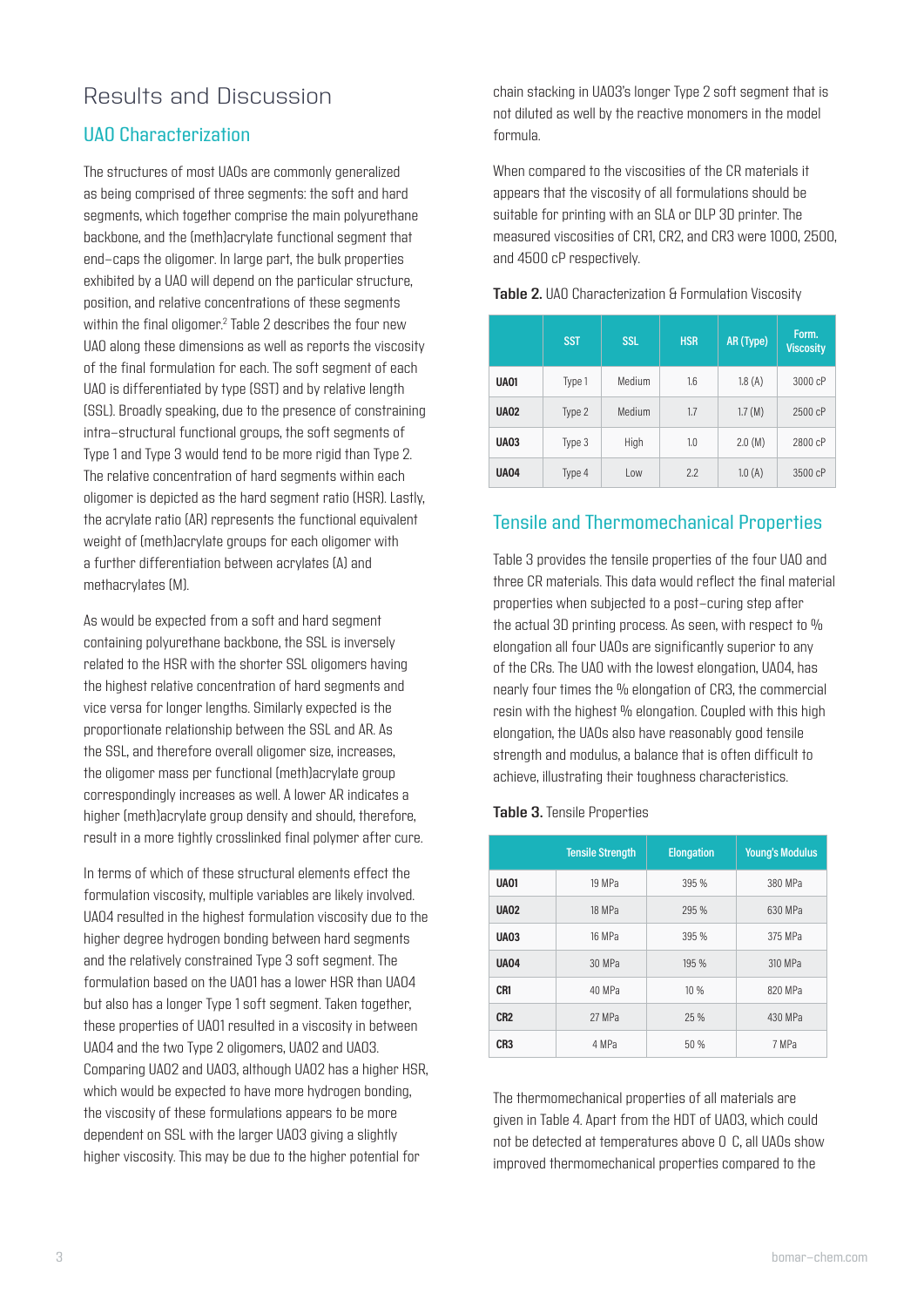more flexible commercial resin, CR3. UAO4 and to some extent UAO1 are comparable in HDT, Tg, and CTE to the much less flexible CR1 and CR2. Overall, each UAO offers a unique, high elongation alternative to the three commercial resins tested with the primary differentiating properties being tensile strength and the relative flexibility or rigidity at different temperatures.

|                 | HDT (°C) | $Tg$ - DMA ( $^{\circ}$ C) | Tg - TMA<br>$(^{\circ}C)$ | Pre-Tg CTE<br>$(10-6/°C)$ |
|-----------------|----------|----------------------------|---------------------------|---------------------------|
| <b>UA01</b>     | 47       | 82                         | 48                        | 103                       |
| <b>UA02</b>     | 36       | 63                         | 42                        | 100                       |
| <b>UA03</b>     | < 0      | 61                         | 41                        | 122                       |
| <b>UA04</b>     | 58       | 83                         | 58                        | 93                        |
| CR1             | 55       | 70                         | 58                        | 55                        |
| CR <sub>2</sub> | 63       | 82                         | 60                        | 94                        |
| CR <sub>3</sub> | 8        | 35                         | 33                        | 120                       |

#### **Table 4.** Thermomechanical Properties

Relating the UAO properties to their structural characteristics, the tensile and thermomechanical properties correlate well to both the expected stiffness of the polyurethane backbone and degree of cross linking. UAO4 has the highest tensile strength, HDT, and Tg, but lowest elongation and CTE. These properties can be attributed to its Type 3 soft segment, low SSL, high HSR, and low AR all of which result in a more rigid backbone and higher cross link density. At the opposite end is UAO3 whose high SSL, Type 2 backbone, low HSR, and high AR gave the lowest tensile strength, HDT, Tg, and highest CTE. The inability to even detect an HDT for UAO3 is primarily due to the high SSL. At a certain point, the SSL becomes so high that the polymer will always have areas within it that remain flexible even at low temperatures.

UAO1 and UAO2 are in between these two extremes. UAO1 shows a higher tensile strength, HDT, and Tg than UAO2 possibly the result of the slightly higher AR and a more constrained Type 1 soft segment. Interestingly, UAO1 was found to have a lower elongation and modulus than UAO2, but higher HDT and Tg. One potential explanation for this incongruity could be that UAO2 is methacrylated rather than acrylated. The presence of methacrylate groups tends to reduce chain mobility and increase polymer rigidity. At the same time, though, methacrylates are known to cure more slowly than acrylates. If, under identical curing conditions, UAO2 did not reach the same degree of (meth)acrylic

conversion, then the properties of UAO2, including strength, toughness and rigidity, would be negatively affected. The lower than expected elongation for UAO3, another methacrylate, despite its structural characteristics could be due to these same reasons.

### Conversion Rate and Photo-Rheometry

Having identified the potentially advantageous mechanical properties of the UAO materials for 3D printing applications, the next question is whether they would be expected to experience any problems during the 3D printing process itself. To investigate this possibility, the relative (meth)acrylic conversion rate (RCR) and the change in complex modulus (G\*) during cure were measured. Figure 4 illustrates an example of the data obtained from the photo-rheometer with the left- and right-hand graphs showing complex modulus and modulus rate of change, respectively, as a function of time. Together with the RCR data, Table 5 gives the numerical output of the photo-rheometric testing showing the maximum complex modulus, peak rate, and the times elapsed before reaching those points.

While both the RCR and photo-rheometric measurement of complex modulus are intended to provide some indication of how quickly the materials' green-state properties are achieved, the measurement of complex modulus has the added benefit of providing some evidence of what those properties can be. The RCR data highlights this difference and raises the probable limitation of strictly relying on conversion rates to evaluate printability as it does not necessarily correlate to material physical properties. CR1, which is the most rigid of the materials tested, had the lowest RCR and CR3, which was one of the least rigid, had the highest. All the UAO oligomers had a higher conversion rate than CR1 preliminarily suggesting that they should be printable. The acrylates, UAO1 and UAO4, were faster than the methacrylates, UAO2 and UAO3, as would be expected. The slight differences in RCR between UAO1 and UAO4, and between UAO2 and UAO3, is in line with the materials' AR with the more (meth)acrylic dense materials with in each group being faster.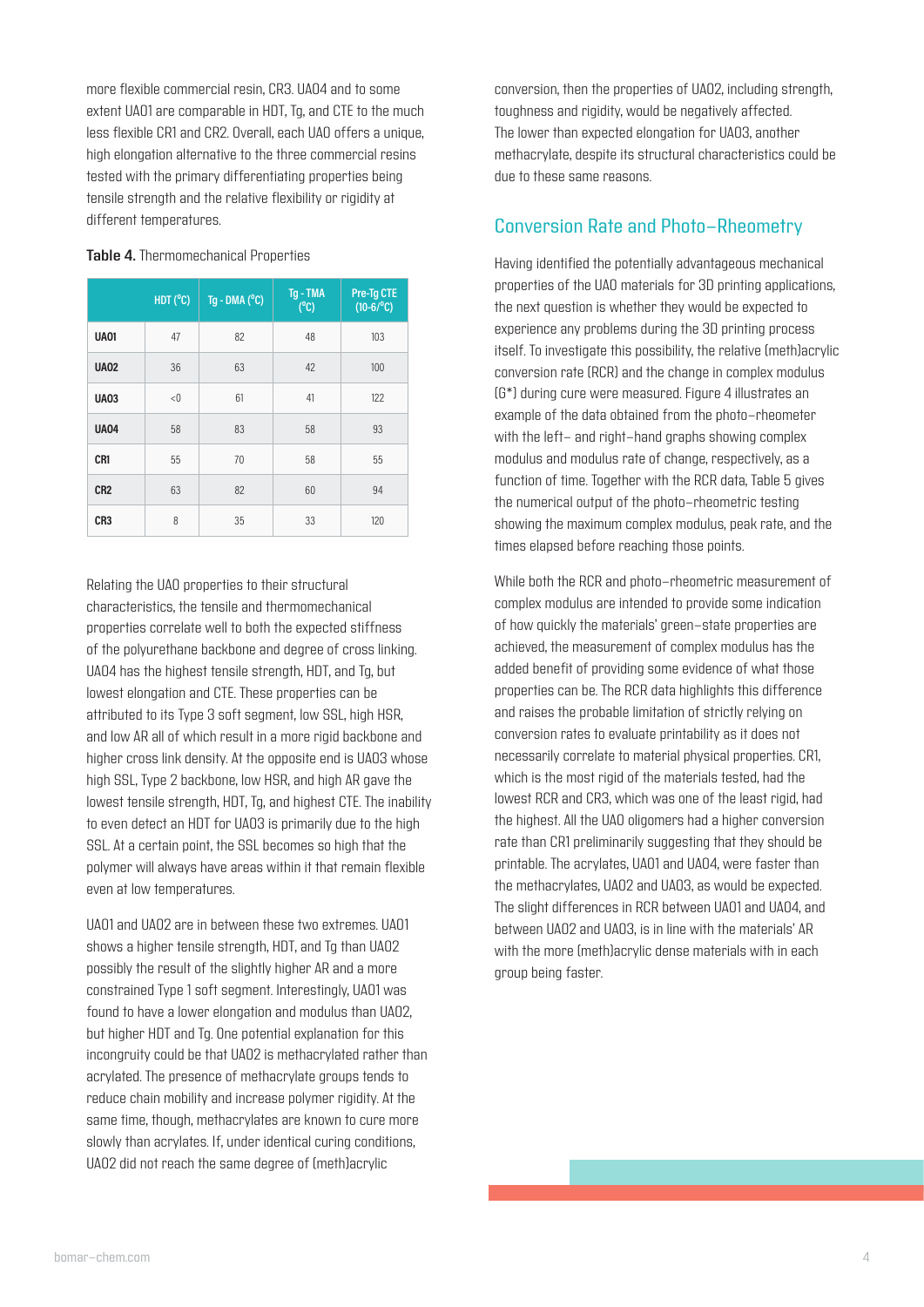#### **Figure 4.** Example of Photo-Rheometer Output



#### **Table 5.** Relative Conversion Rate and Photo-Rheometer Data

|                 |     | <b>Complex Modulus (G*)</b> |                  |                   |                       |
|-----------------|-----|-----------------------------|------------------|-------------------|-----------------------|
|                 | RCR | Max. (MPa)                  | Time to Max. (s) | Peak Rate (MPa/s) | Time to Peak Rate (s) |
| <b>UA01</b>     | 1.9 | 13                          | 100              | 1.5               | 14                    |
| <b>UA02</b>     | 1.4 | $\boldsymbol{9}$            | 570              | 0.6               | 40                    |
| <b>UA03</b>     | 1.1 | $\overline{7}$              | 710              | 0.2               | 46                    |
| <b>UA04</b>     | 2.1 | 13                          | 59               | 3.9               | 13                    |
| CR1             | 1.0 | 26                          | 102              | 3.1               | $\overline{7}$        |
| CR <sub>2</sub> | 2.1 | 41                          | 73               | 6.7               | $\, 8$                |
| CR3             | 2.4 | 5                           | 150              | 0.3               | 17                    |

The materials' complex modulus response upon exposure to light gives a much clearer picture of whether the material will reach a threshold degree of stiffness quick enough to withstand the stresses of the 3D printing process. Here, CR3 has the lowest maximum modulus, consistent with its final post-cured properties, and is the slowest of the CR materials. All the UAO materials have a higher maximum complex modulus than CR3. This implies that they all should have the requisite amount of rigidity to survive the printing process given a long enough exposure time.

UAO4 builds modulus and reaches its maximum quickest of the UAO materials and is faster than CR1. This speed is likely related to its low SSL, Type 3 soft segment, and high HSR, providing a stiffer polyurethane backbone even before cure. Its low AR also plays a role leading to the quicker formation of a more tightly cross-linked network. UAO1 is second in terms of the rate of modulus increase mirroring the structural differences between it and UAO4. The maximum modulus reached is the same for both UAO1 and UAO4 which roughly matches the modulus observed after post-curing. This similarity could be due to the unique similarities and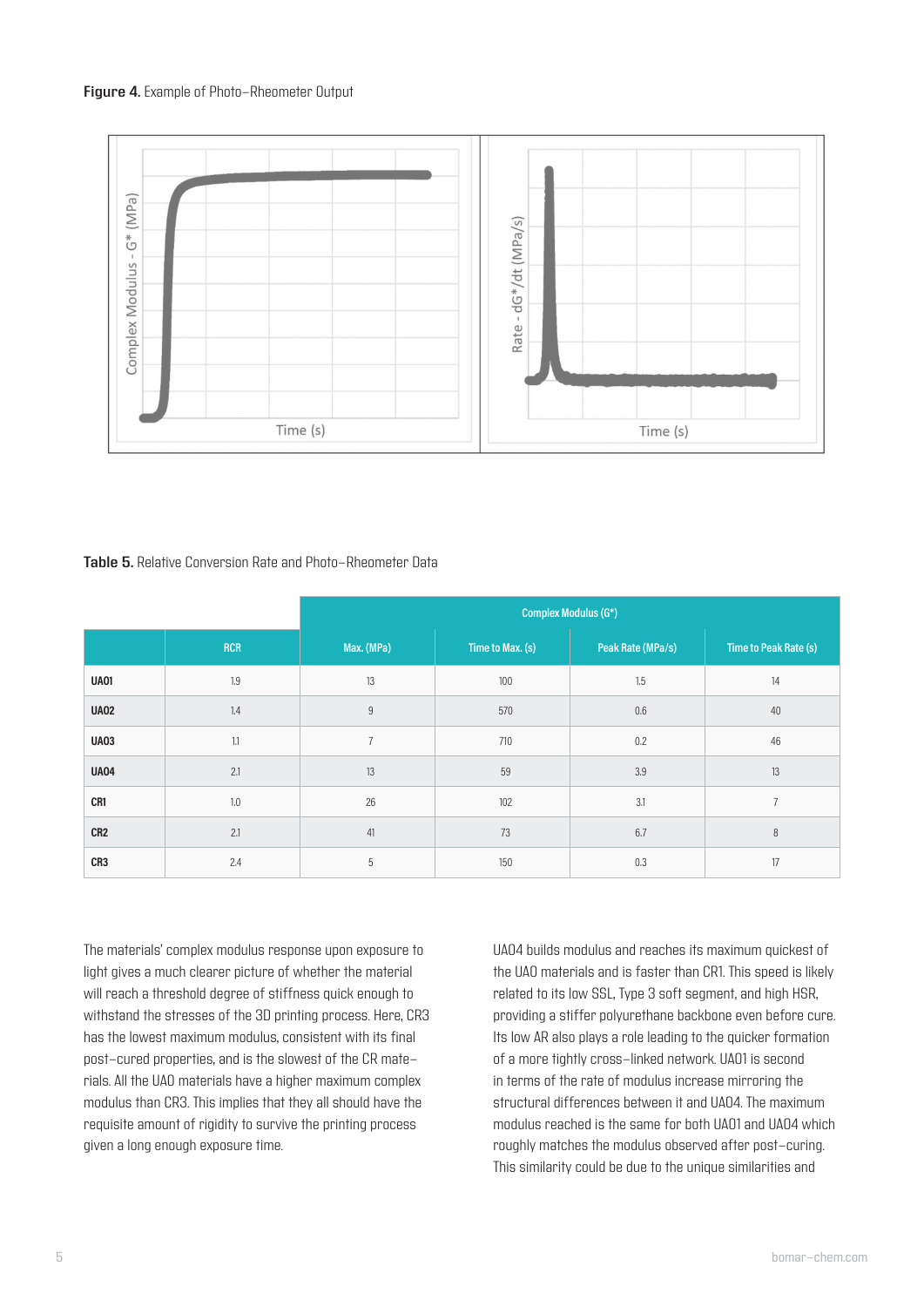differences in their soft segment structure. When compared to the results from the CR materials, both UAO1 and UAO4 appear to surpass the threshold rate of modulus increase needed for printability.

Although the maximum modulus for UAO2 and UAO4 exceeds that of CR3 and the rate of modulus increase is comparable or marginally better, the time required to reach these points is significantly longer. As with the low RCR, this sluggishness in modulus build is primarily the result of the methacrylate end groups which cure more slowly that their acrylate counterparts. Based on this data, to improve the chances of a successful print the UAO2.

and UAO4 based formulations may need adjustment to increase the rate of modulus increase or the exposure time per layer may need to be increased if allowed by the particular 3D printer

## CONCLUSION

This work had two overall goals: to evaluate new, flexible polyurethane (meth)acrylate oligomers for use in 3D printing applications and to evaluate those oligomers for printability using an appropriate method. All four new oligomers showed a substantial improvement in elongation over the three comparative commercial resins. At the same time, they had reasonable tensile strengths indicating that they would be useful in 3D printing applications requiring tough and highly flexible materials. Differences in tensile and thermomechanical properties between oligomers can generally be traced to structural differences, including soft segment type, soft segment size, and hard segment concentration. The relative (meth)acrylate conversion rate

for the new oligomers was on par with the commercial resins with the acrylates showing faster conversion than the methacrylates. The rate of complex modulus increase, as it is a much more direct measurement of a material's resistance to an applied stress, was revealed as a better potential indicator of printability. In this regard, using the comparative, commercial resins as a baseline for what should be printable, the two acrylate oligomers appear to exceed the threshold rate of modulus increase to be considered printable. In contrast, formulations based the two methacrylates, whose modulus increased at a much slower rate, may require some reformulation or printing process adjustment to produce a successful print.

## References

- 1. "The Ultimate Guide to Stereolithography (SLA) 3D Printing." Formlabs. com. March 2017, pg. 6. Available for download at https://formlabs. com/blog/ultimate-guide-to-stereolithography-sla-3d-printing/.
- 2. See e.g. Francis, Heather and A. Nebioglu. "New Oligomers for 3D Printing Inks." UV+EB Technology. Issue 1, 2016. Available at http:// www.uvebtech.com/stories/022616/3d-printing.shtml#.WrQqMGff-PIU.